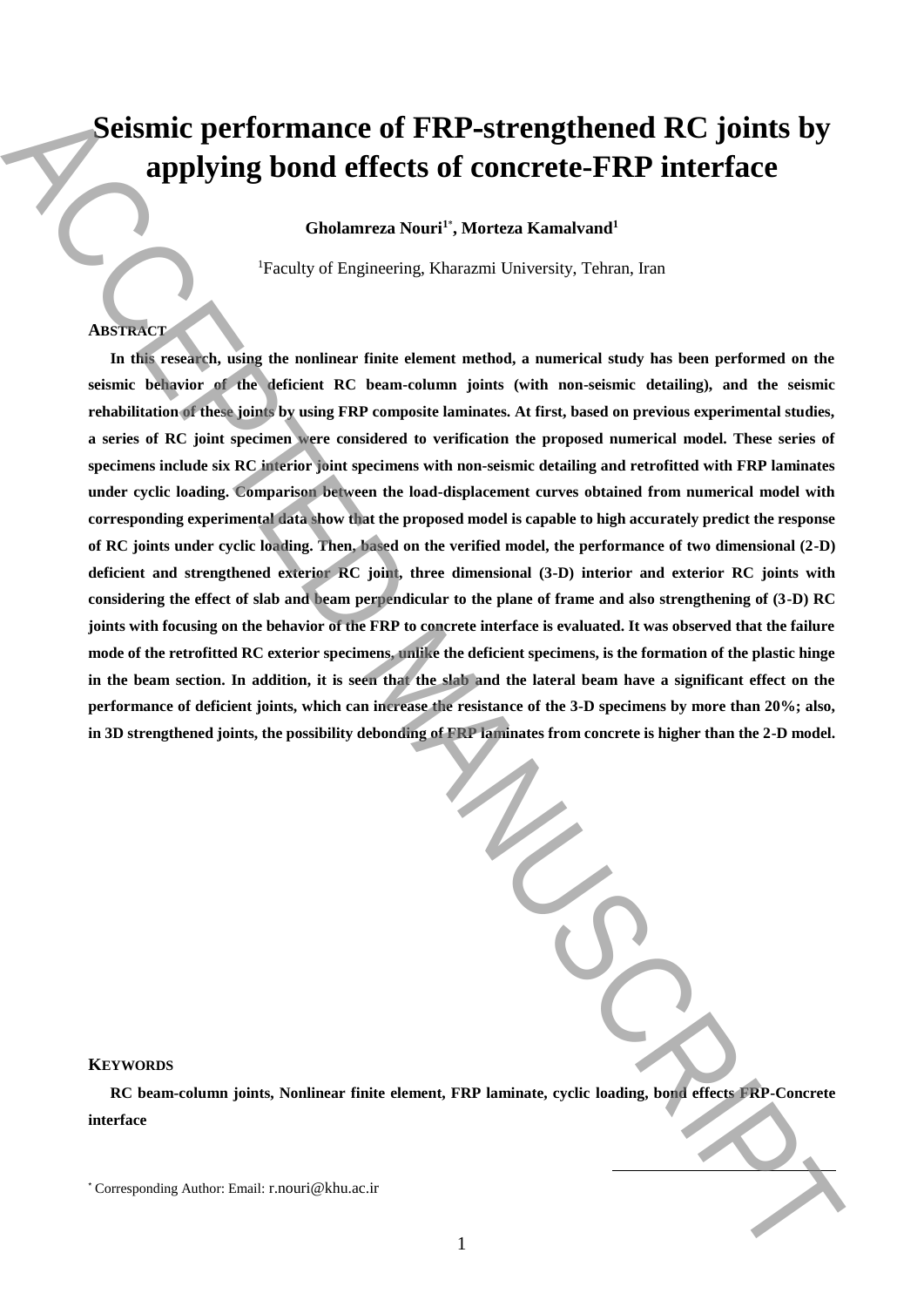## **1. Introduction**

Although the buildings designed according to the current seismic codes have the necessary details to withstand energy imposed on the structure by earthquake ground motion, but existing reinforced concrete (RC) structures designed and built according to the old regulations do not have the necessary seismic detailing. Accordingly, in recent years, to deal with possible future risks, various researches have been conducted to increase the performance level of existing RC structures. Some of these techniques for retrofitting the beam–column joints include epoxy injection repair, steel jacketing, concrete jacketing, addition of external fiber reinforced polymeric (FRP) laminates. Due to the significant advantages of FRPs such as corrosion resistance, low thermal conductivity, lightness and high resistance to weight ratio, as well as simpler implementation steps than other improvement methods, it is used as a suitable material to improve the behavior of elements in the RC frames. **1.** Interesting to the system projection of the system is the system in the system in the system of the system in the system of the system in the system in the system in the system in the system in the system in the syst

#### **2. Methodology**

In this research, according to the various limitations of experimental studies, a three-dimensional (3-D) nonlinear finite element model considering the tension and compression softening of concrete material, failure modes of FRP composite sheets and debonding of concrete and FRP interfaces using ABAQUS finite element program is presented.

The concrete damaged plasticity (CDP) model has been used to simulate the nonlinear behavior of concrete including the descending branch of the stress-strain curve. This model uses of the yield function of Lubliner et. al. (1989) [1], with the modifications proposed by Lee and Fenves (1998) [2] to account for different evolution of strength under tension and compression.

To define the uniaxial compression behavior of concrete, the relationship presented by Saenz (1964) [3] is used. This constitutive equation is defined as:

$$
\sigma_c = \frac{E_0 \varepsilon_c}{1 + (R + R_E - 2) \left(\frac{\varepsilon_c}{\varepsilon_0}\right) - (2R - 1) \left(\frac{\varepsilon_c}{\varepsilon_0}\right)^2 + R \left(\frac{\varepsilon_c}{\varepsilon_0}\right)^3} (1)
$$

In addition, a suitable and simple stiffening model proposed by Bischoff and Paixao (2004) [4] is used to simulate the tensile behavior of concrete. That is:

$$
\sigma_t = f_{cr} e^{-800(\varepsilon_t - \varepsilon_{cr})}
$$
\n(2)

To modeling of the steel reinforcements, the bi-linear stress-strain relationship with a combined isotropickinematic hardening model was assigned.

To connect the longitudinal rebars with the adjacent concrete and to define the bond-slip behavior, the connector elements with only the degree of axial freedom have been used. The relationships presented in CEB-FIB Model Code/2010 [5] were used for this purpose.

The Lamina linear elastic element is used to model FRP composites (orthotropic elasticity) in plane stress. Also, to modeling the failure of composite sheets, the Hashin criteria [6] have been used by considering four failure criteria including the tensile failure of fibers, the compressive failure of fibers, the tensile failure of the matrix and the compressive failure of the matrix.

To define debonding behavior of FRP-to-concrete interfaces, a surface-based adhesive behavior model has been used. Surface-based cohesive behavior can be used to model the delamination at interfaces directly in terms of traction versus separation.

In this study, concrete is modeled as 3-D solid continuum element with eight nodes and three degrees of freedom at each node, called C3D8R. A truss element called T3D2 was used to model steel reinforcement bars.

#### **3. Discussion and Results**

#### 3.1. Model verification

In order to validate the finite element model presented in this paper, the data obtained from the experimental test program performed by Allam et al. [7] are used. Six interior RC beam-column joints were selected for this purpose, including two deficient specimens without seismic detailing designed based on ACI318-63 [8], one specimen designed in accordance to the current ACI318- 14 code [9] and three deficient specimens retrofitted with different types of FRP composite laminates.

The results of cyclic analysis of the RC specimens modeled by the proposed numerical model were compared with the corresponding experimental results by load-displacement response diagrams. For instance, the cyclic response from the numerical analysis and the experimental test for the RS-SC specimen (specimen rehabilitated with high-strength carbon/epoxy FRP) is shown in Figure 1. As can be seen, the numerical model accurately predicts the maximum value of the specimen capacity, the corresponding displacements and the subsequent resistance deterioration in both the push and pull phases.

## 3.2. Parametric studies

In this section, first, the behavior of exterior beamcolumn joints with structural characteristics similar to interior joints without seismic details and also retrofitted